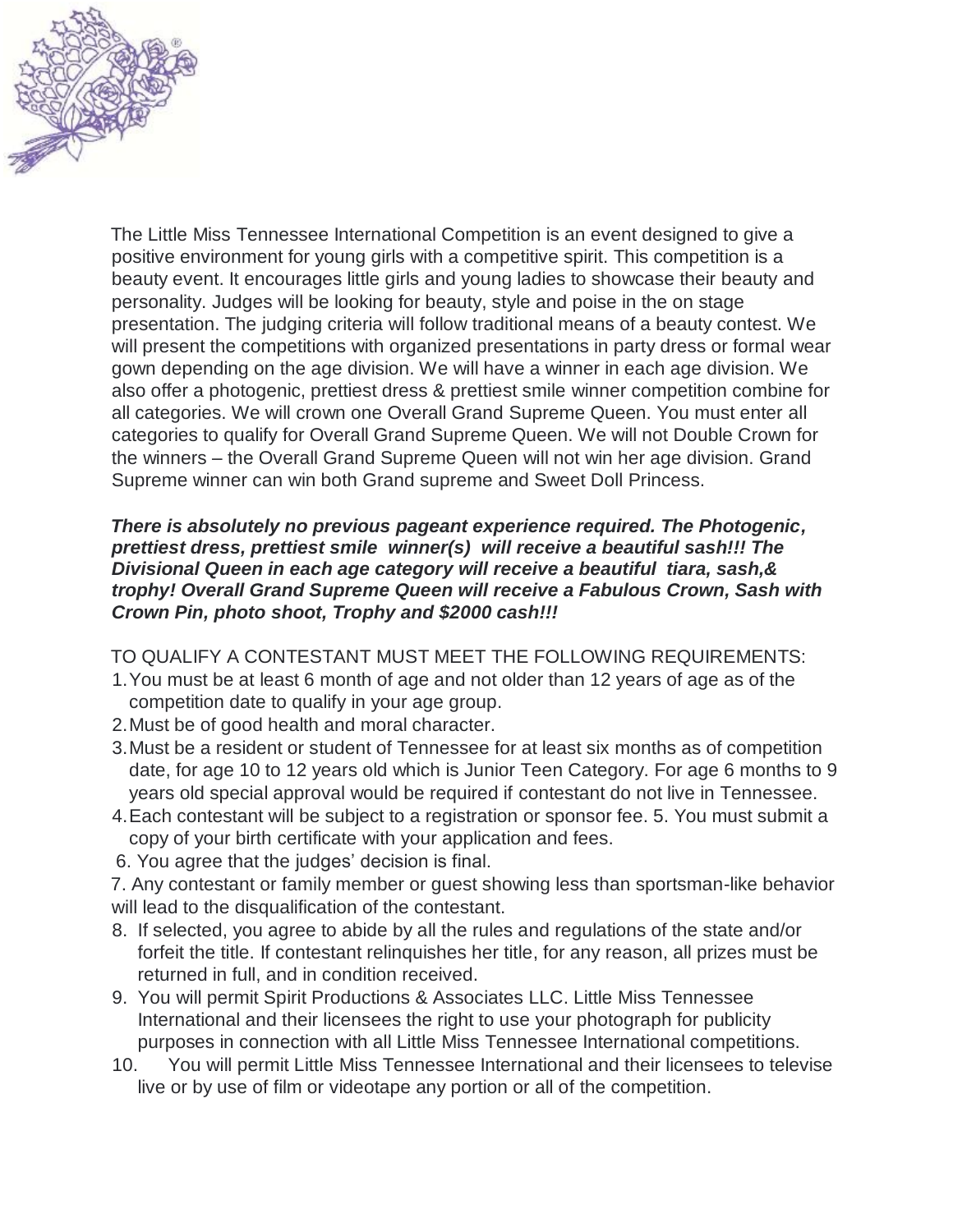

- 11. You will submit your photo for the photogenic competition prior your arrival at the state competition registration.
- 12. Any misrepresentation of information on this application will result in disqualification.

TO APPLY: You must include all of the following:

- 1.You and your parent/guardian should read the information in this brochure carefully before you submit your application, photo for your file and \$95.00 non-refundable deposit made payable to Spirit Productions & Associates LLC.
- 2.Please type or print and complete the personal history form and send a copy of your birth certificate.
- 3.Please attach a recent headshot photo on a disk or flash drive for our website. We will inform you by email once the contestant has been accepted.

# ENTRY FEE:

The *Divisional Queen* entry fee is \$125.00.

**Photogenic** entry fee is \$25.00 for one photo. *Prettiest dress* entry fee is \$25.00 *Prettiest Smile* entry fee is \$25.00

*Sweet Doll Princess Queen* \$75

**Overall Grand Supreme Queen** entry fee is \$495.00. Grand supreme category include all categories except Sweet doll princess. Make checks payable to Spirit Productions & Associates LLC.

### *Overall Grand Supreme Queen*

\*Contestant compete in her division on short or long gown \*casual wear, \* Fashion Wear Grand Supreme Awards Categories \*Photogenic (natural photo) \*Prettiest dress \* Prettiest Smile

Sweet Doll Princess. Not included in any package & \$75 must be paid in full no later than March 1<sup>st</sup>. Everyone who enters this category will receive a plaque and the winner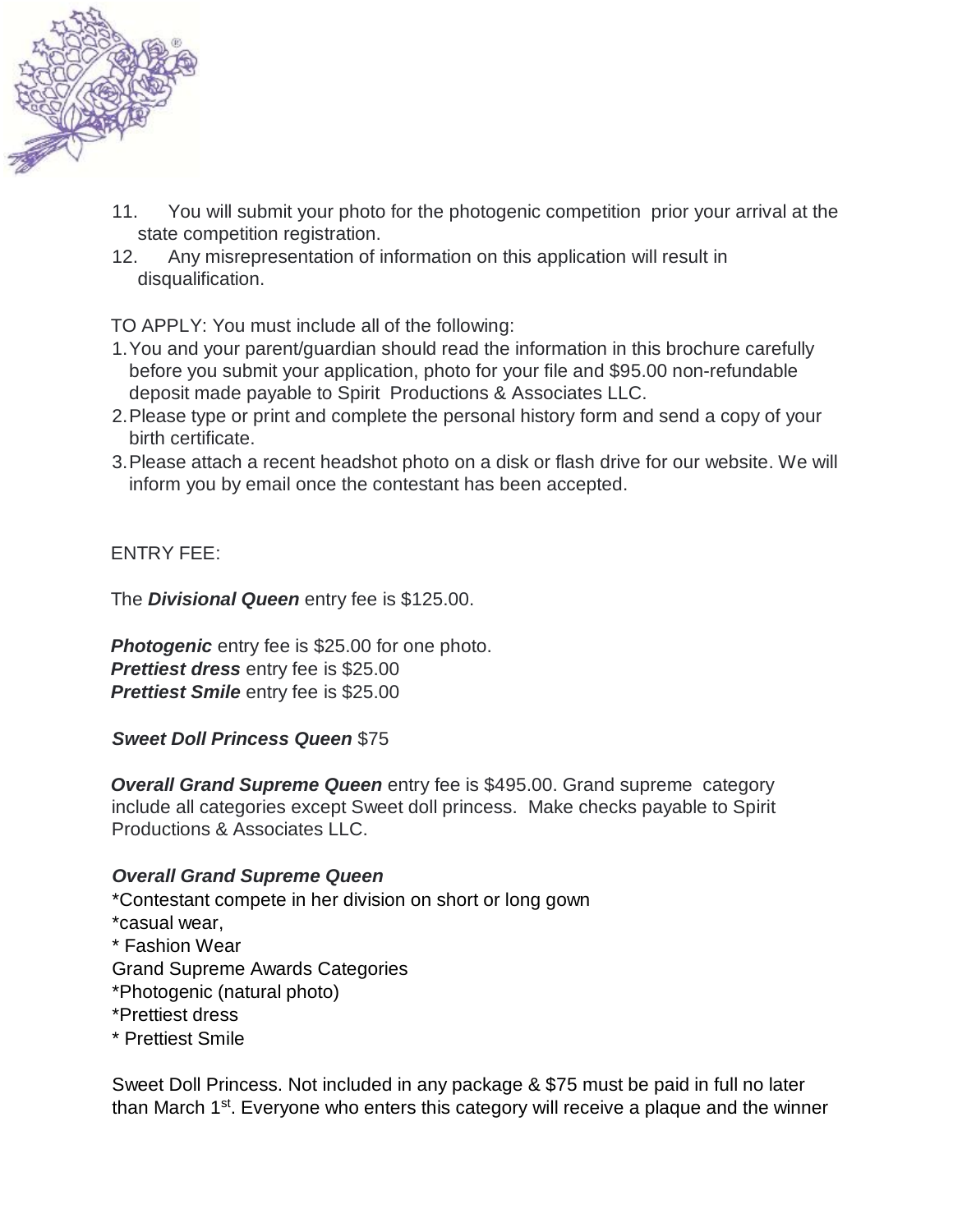

will receive a beautiful embroidered sash. If the winner of Sweet Doll Princess is the same winner as Grand Supreme. Grandsupreme winner will still have two sashes.

### *Most Beautiful Mom \$75*

This category is to promote hard working moms that being working so hard behind the scenes to show their daughters the beauty of confidence and giving back to the community.

- 50% of the score is from a picture
- 50% from stage walk with an interview questions

All balances are due by the deadline date March 1<sup>st</sup> 2018 These fees may come from a business, civic club or organization, your family or friends. All fees paid are **non-refundable**.

#### AGE DIVISIONS:

- Baby Miss 6 month 23 months
- Tiny Miss 2-4 years ( 24 months -47 months)
- Toddler Miss 4-6 years
- Petite Miss 7-9 years
- Junior Teen 10-12 years
- Most Beautiful Mom ( 18 to 65 years old)

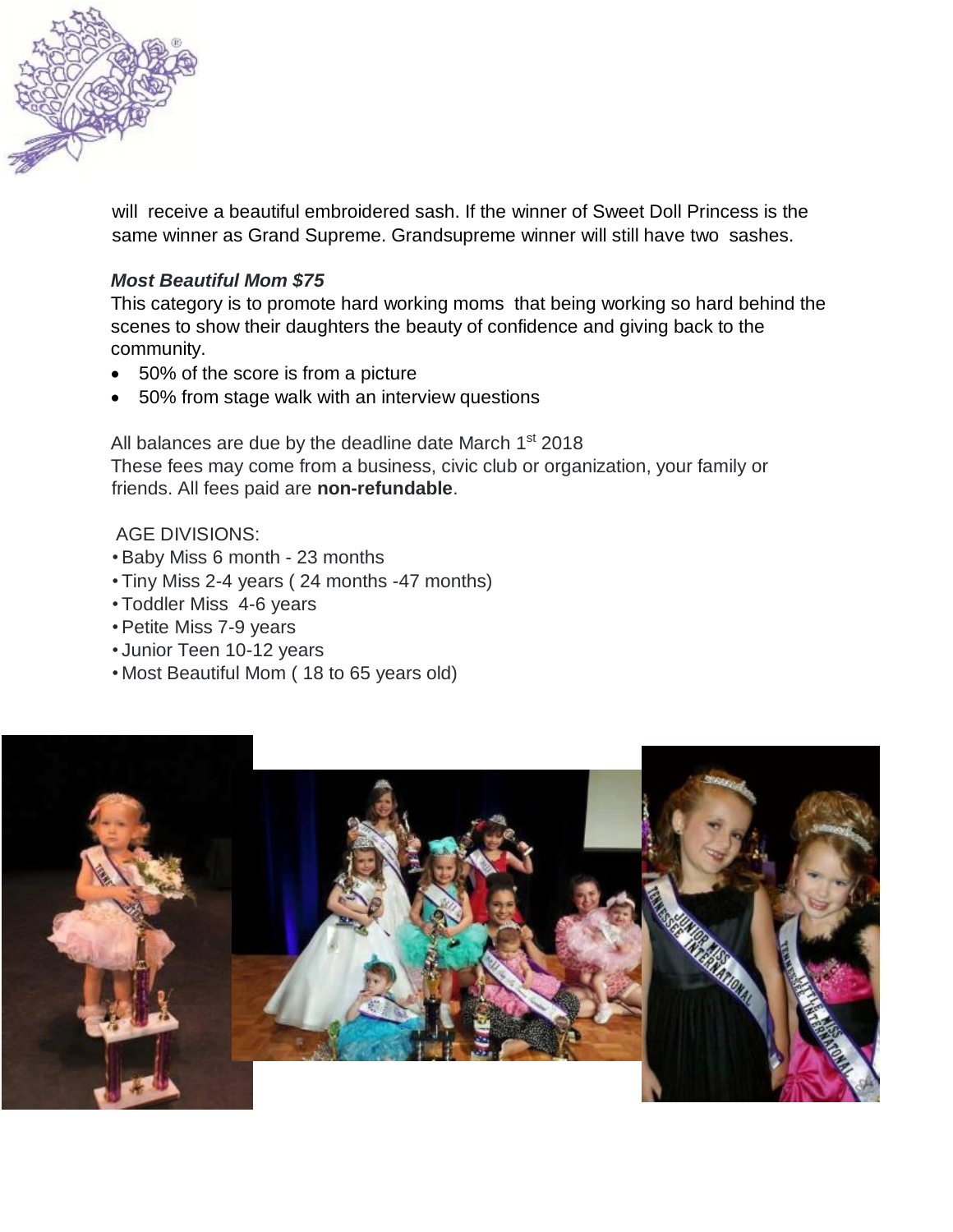



*NO TALENT COMPETITION is required in this pageant. All contestants will receive either a trophy or gift certificate for participating or placing.* 

**The winner of the Grand Supreme will be receiving \$2000 Cash**

APPLY TODAY! JOIN THE FUN! CASH PRIZES! tnpageant@gmail.com Po Box 202, Bryant AR 72089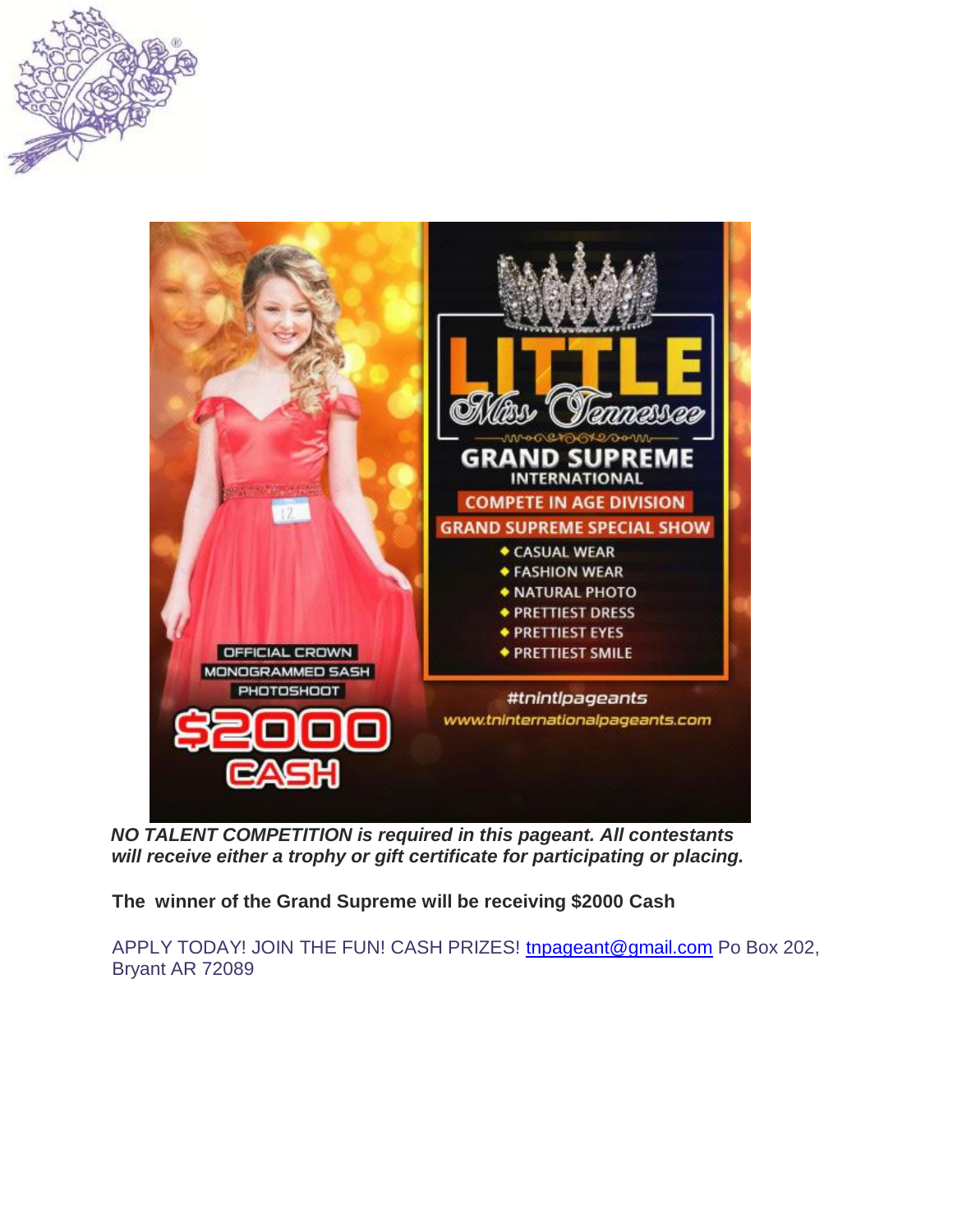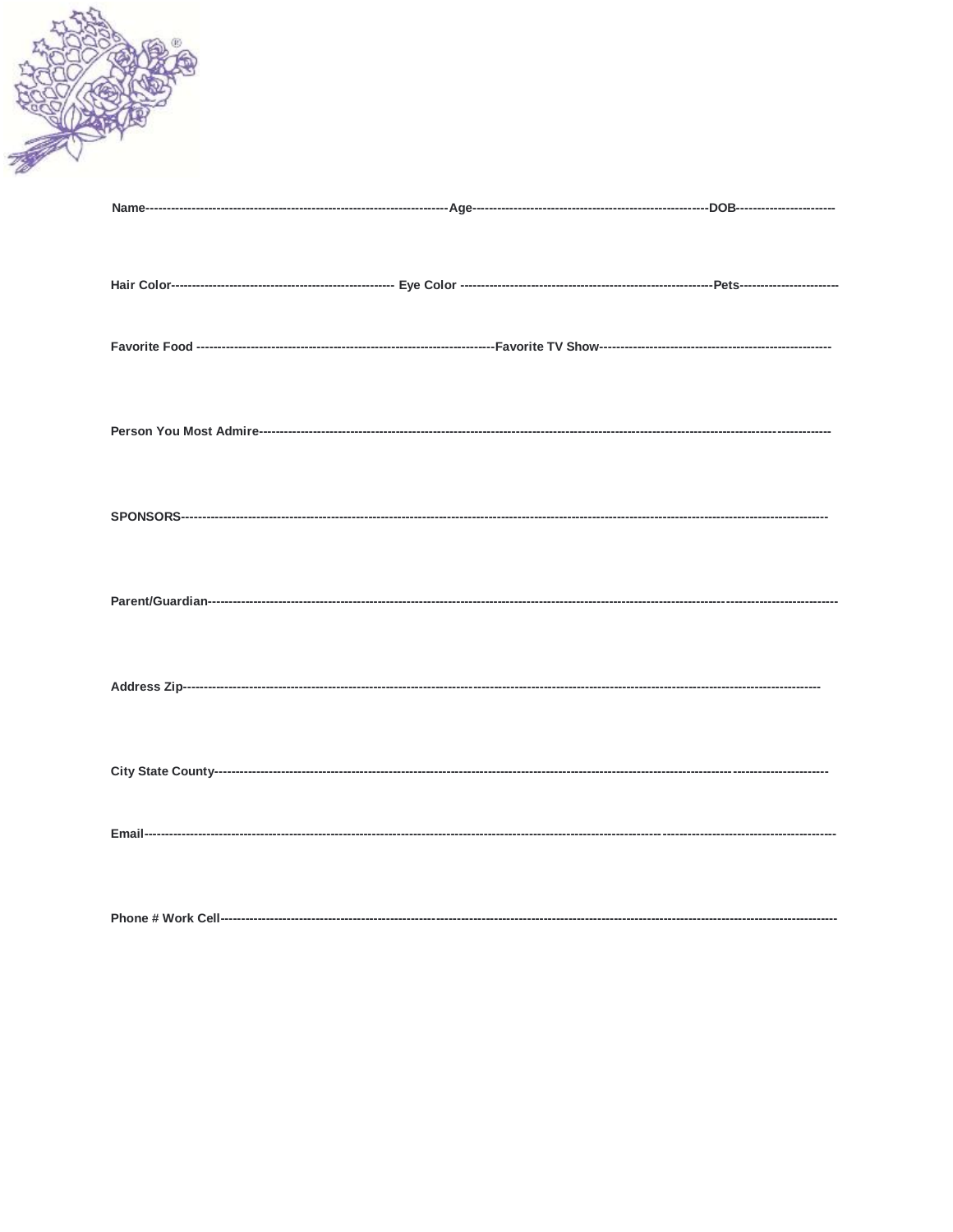

I hereby give my child permission to enter the Little Miss Tennessee International Competition and agree to abide by all the rules and regulations for this competition. I have read the rules and regulations listed in this application and I understand that violating any of these will result in disqualification from the competition, and no fees will be refunded. I agree to hold Spirit Production & Associates LLC and it's affiliates harmless from any and all claims for damage/loss or injury resulting directly or indirectly from participation in this competition or any event during the competition. I understand the \$95.00 deposit is due upon receipt of this application. Pageant date April 14th Factory at Franklin. 230 Franklin Rd, Franklin, Tennessee 37064 Any changes will be announce no later than March 28th..

Signature of Parent/Guardian---------------------------------------------------------------------------Date-------

Please indicate by marking below each of the categories of competition your child will be competing in and send in your \$95.00 deposit by the date indicated on your entry form. We will accept the first 25 contestants in each age group. Deadlines will be strictly enforced. No checks will be accepted the day of the competition. Please email us if you have any questions. Make checks payable to spirit Production & Associates LLC Final Deadline 4/1/18 **Do not mail any cashier check/ money order after the 4/1/18**

Divisional Queen \$ \$125.00 Photogenic \$ \$25.00 (One photo) Prettiest dress \$25 Prettiest Smile \$25 Overall Grand Supreme Queen \$ \$495.00 ALL INCLUDE But SWEET DOLL Most Beautiful Mom \$75 Sweet Doll Princess \$75

*Sponsor page AD is available and optional in the magazine. Page ad start as little as \$75. Each judge will receive a magazine to look at the contestants and read about them. That will be a great way to impress the judges and be creative on the ad.*

*Only two covers available Front and back and two inside Cover ( front and back) those pages are available on first come first serve. No age limit or category on the cover, any contestant can be on the cover of our magazine. Only 2 available.*

*The contestant with the most selling ads will win " Entrepreneur Award" Graphic design available if needed. See ad requirements.*